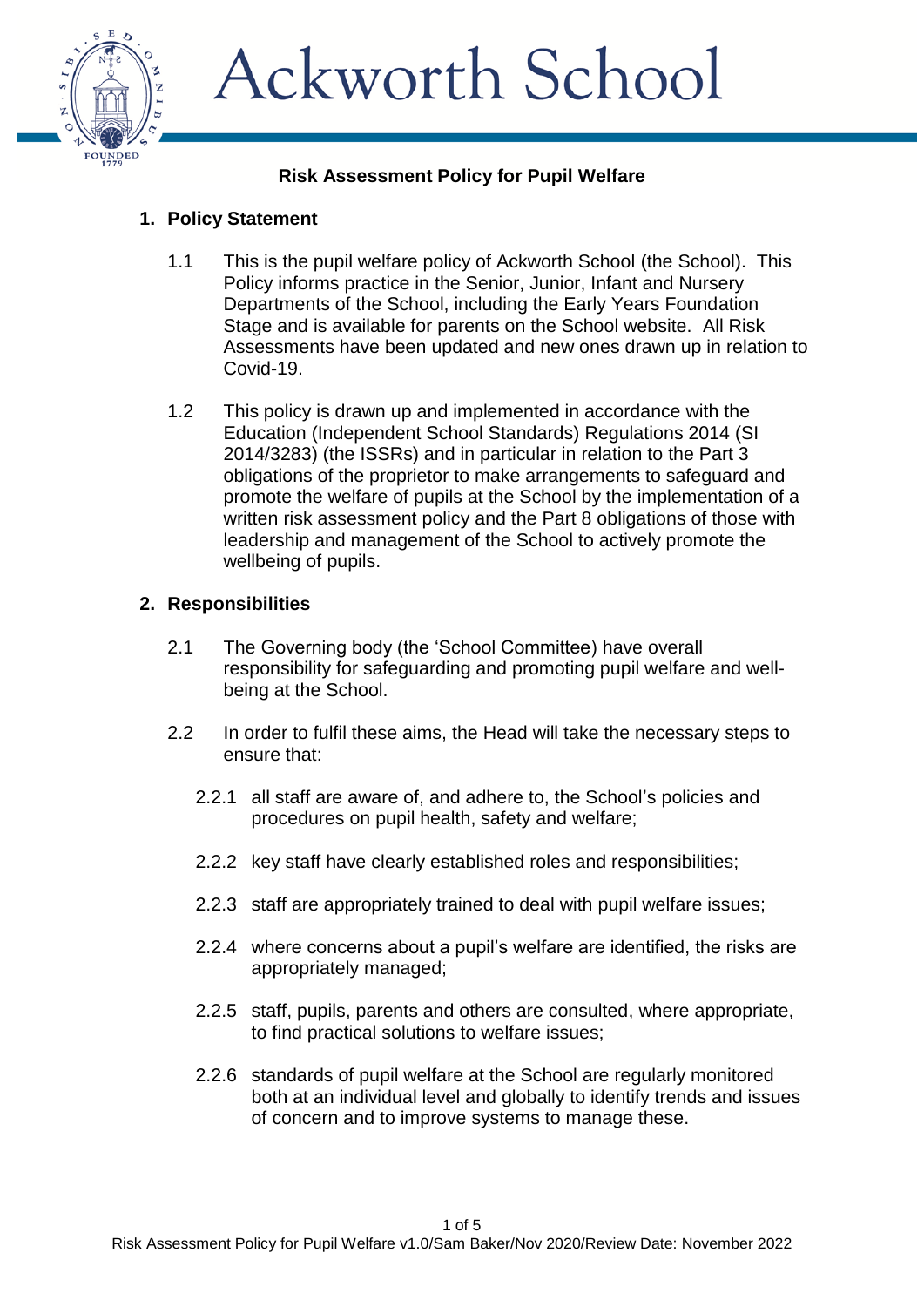

2.3 Those named in paragraph 3.4 are responsible for carrying out risk assessments in relation to the specific matters of pupil health, safety and welfare covered in those policies.

#### **3. Pupil Welfare**

- 3.1 The School recognises its responsibility to safeguard and promote the welfare of pupils in its care. This responsibility encompasses the following principles:
	- 3.1.1 to support pupils' physical and mental health and emotional wellbeing (as well as their social and economic wellbeing);
	- 3.1.2 to protect pupils from harm and neglect;
	- 3.1.3 to recognise that corporal punishment can never be justified;
	- 3.1.4 to provide pupils with appropriate education, training and recreation;
	- 3.1.5 to encourage pupils to contribute to society;
	- 3.1.6 to ensure that pupils are provided with a safe and healthy environment (and to improve the physical environment of the School in order to improve its provision for disabled pupils);
	- 3.1.7 to manage welfare concerns effectively.
- 3.2 The School addresses its commitment to these principles through:
	- 3.2.1 Prevention ensuring that all reasonable measures are taken to minimise the risks of harm to pupils and their welfare by:
		- a. Ensuring through training that all staff are aware of and committed to this policy and the values set out;
		- b. Establishing a positive, supportive and secure environment in which pupils can learn and develop;
		- c. Including in the curriculum, activities and opportunities for Life Skills which equip pupils with skills to enable them to protect their own welfare and that of others;
		- d. Providing medical and pastoral support that is accessible and available to all pupils.
	- 3.2.2 Protection ensuring all appropriate actions are taken to address concerns about the welfare of a pupil, whether of a safeguarding nature or otherwise. This includes:

2 of 5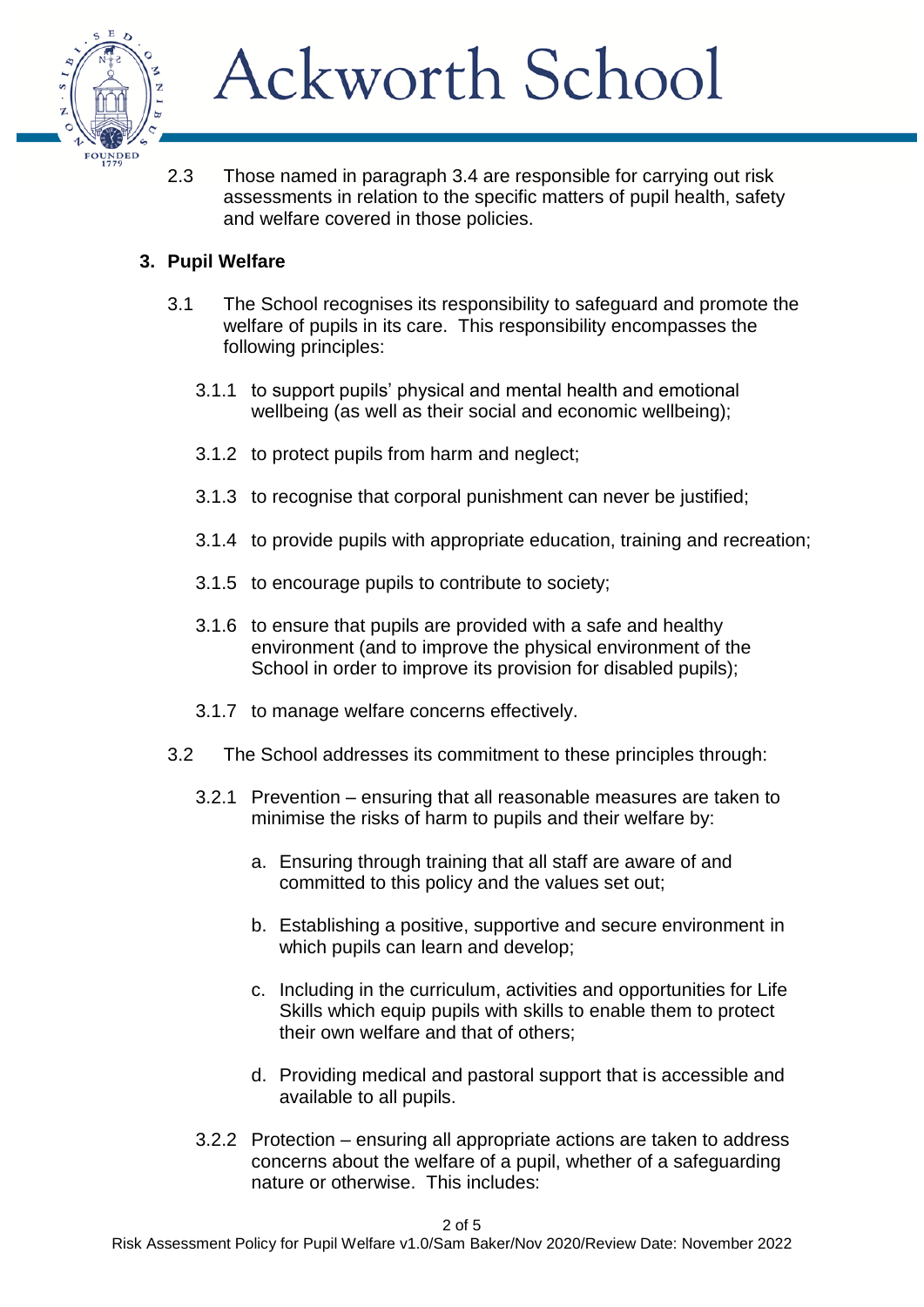

3.2.3

- a. Sharing information about concerns with agencies who need to know and involving pupils and their parents appropriately;
- b. Monitoring pupils known or thought to be at risk of harm and formulating and/or contributing to support packages for those pupils.
- 3.3 The School recognises that pupil welfare and well-being can be adversely affected by many matters whether in or away from School, including abuse, bullying, behavioural and health issues.
- 3.4 The School has developed this policy and the policies in the table below, which set out full details of its procedures to safeguard and promote pupil health, safety and welfare in accordance with its duties under Part 3 of the ISSRs.

| Policy                                          | Responsibility for risk assessments |
|-------------------------------------------------|-------------------------------------|
| Safeguarding                                    | Head / Deputy Head (Academic)       |
| Anti-bullying                                   | Head / Deputy Head (Pastoral)       |
| <b>Behaviour, Sanctions &amp; Rewards</b>       | Head / Deputy Head (Pastoral)       |
| <b>Health and Safety Policy</b>                 | Bursar / Head                       |
| <b>First Aid Policy</b>                         | Bursar / Head / School Nurse        |
| Administration of Medicines / Supporting        | Head / School Nurse                 |
| <b>Pupils at School with Medical Conditions</b> |                                     |
| Supervision                                     | Deputy Head (Digital learning and   |
|                                                 | strategy                            |
| <b>Educational Visits Policy</b>                | Head & Deputy Head (Pastoral)       |

#### **4. Risk Assessment**

- 4.1 Where a concern about a pupil's welfare is identified, the risks to the pupil's welfare will be assessed, appropriate action will be taken to reduce the risks identified, this will be recorded and then regularly monitored and reviewed.
- 4.2 The format of risk assessment as to pupil welfare may vary and may be included as part of the School's overall response to a welfare issue or using the attached pro forma Pupil Welfare Plan. Regardless of the form used, the School's approach will be systematic with a view to promoting pupil welfare.
- 4.3 The information obtained through this process and the action agreed will then be shared, as appropriate, with other staff, parents and third parties in order to safeguard and promote the welfare of a particular pupil or of pupils generally.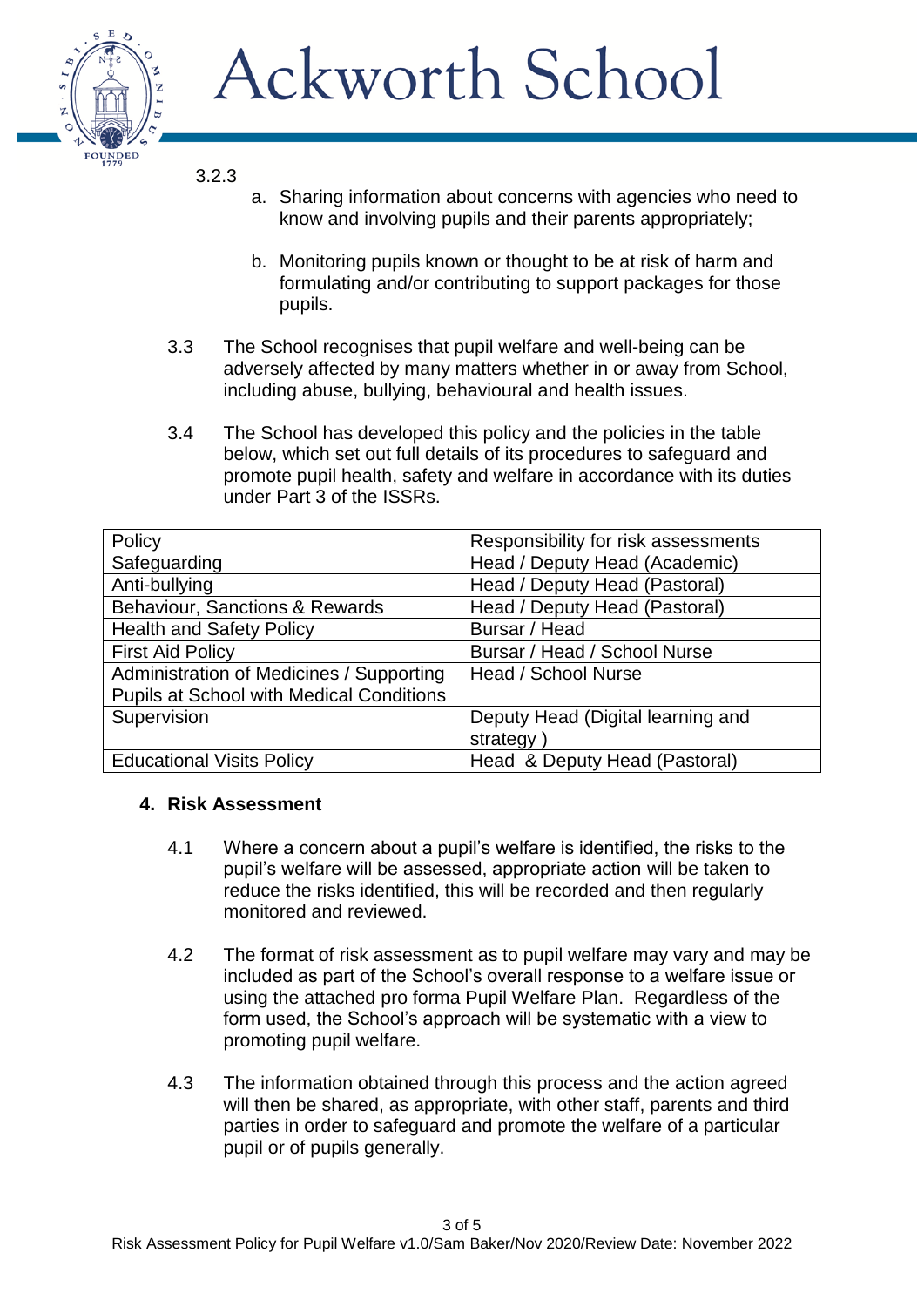

#### **5. Safeguarding/Child Protection**

- 5.1 With regards to safeguarding risks, and in accordance with current statutory guidance, including Keeping Children Safe in Education (September 2020) and Working Together to Safeguard Children (September 2020) and Part 3 of the ISSRs, the School has systems in place to identify pupils who may be in need of extra help, or those who are suffering, or are likely to suffer significant harm, and will take appropriate action to address and mitigate those risks by working in conjunction with social care, the Police, health services and other services, where necessary.
- 5.2 Full details of the School's safeguarding procedures are set out in the Safeguarding Policy.

#### **6. Anti-Bullying**

6.1 The School has a written Anti-Bullying Policy which covers the School's approach to the management of bullying and online bullying. The Anti-Bullying Policy has been written with reference to the DFE advice "Preventing and tackling Bullying 2014 and 2017". (see also the Computer Acceptable Use Policy & Safeguarding Policy).

#### **7. Behaviour**

- 7.1 The School has a written Behaviour, Sanctions & Rewards Policy and a Discipline and Exclusions Policy which set out how it promotes good behaviour amongst pupils and the sanctions to be adopted in the event of pupil misbehaviour.
- 7.2 This policy contains further information about the School's performance of its duties under the Equality Act 2010 (and reasonable adjustments made to pupils with educational needs/disabilities, support systems for pupils and liaison between parents and other agencies.

#### **8. Health and Safety**

- 8.1 In accordance with its obligations under the Health and Safety at Work Act 1974 and with Part 3 of the ISSRs, the School has a duty to ensure the health, safety and welfare of employees and the health and safety of pupils and others affected by the School's operations, so far as is reasonably practicable.
- **8.2** The School will do so by taking a sensible, proportionate and holistic approach to management of health and safety issues in accordance with the School's obligation and its health and safety policies set out in 3.4.